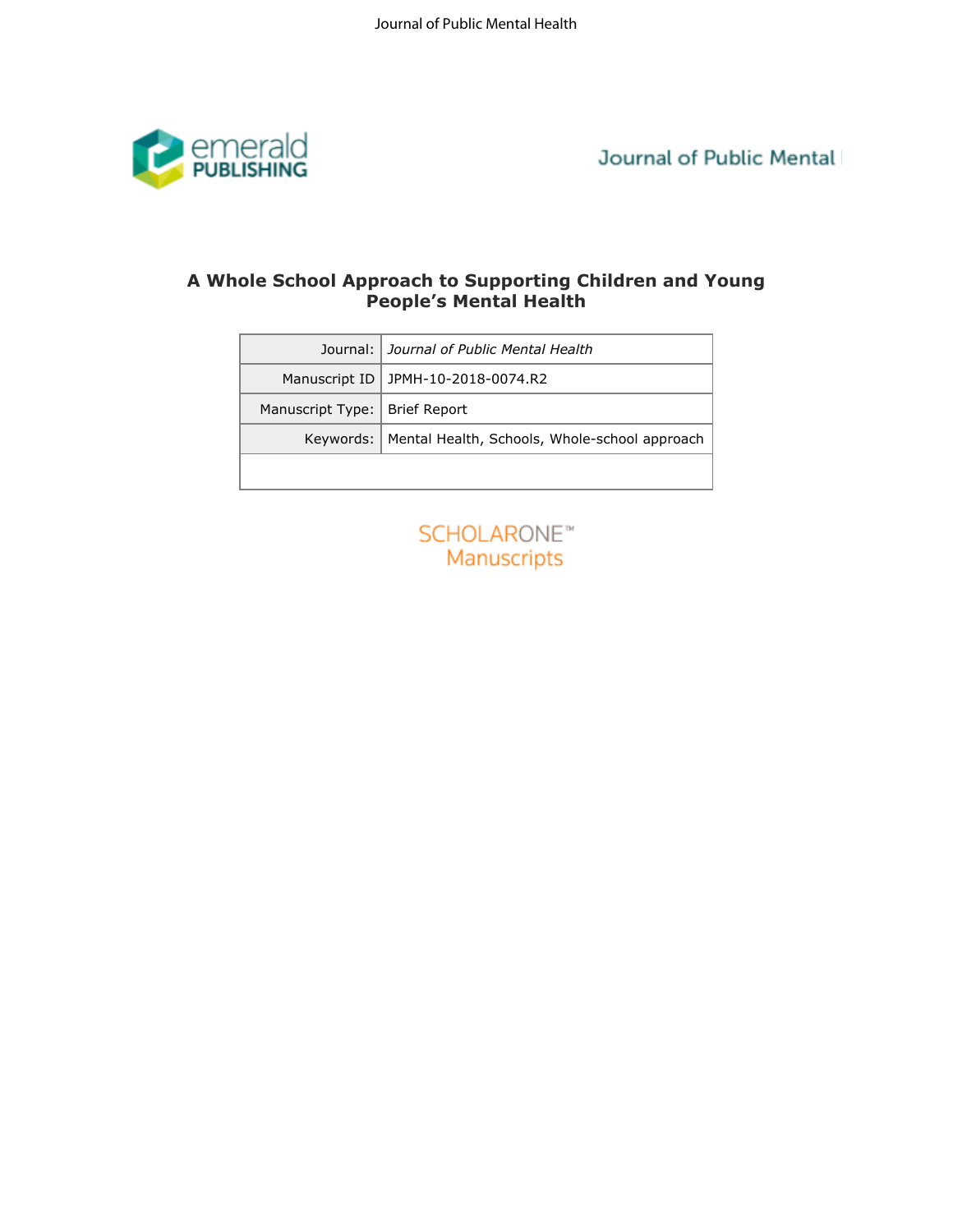# **A Whole School Approach to Supporting Children and Young People's Mental Health**

#### **Abstract**

Supporting the mental health of children and young people is a global priority. The issue is not specific to England. However, evidence suggests that one in ten children and young people in England has a mental health need. This represents approximately three students in every classroom. This paper highlights the role of schools in supporting children and young people's mental health. Whilst the paper acknowledges that teachers are not trained health professionals, it is argued that a whole-school approach to mental health can support individuals in schools to remain mentally healthy. The elements of a whole-school approach are identified and discussed and some of the challenges in relation to implementation are considered. Critical to the development of a whole-school approach is the commitment from the school leadership team to promoting student and staff well-being.

#### **Introduction**

This paper focuses on children and young people's mental health and the role of schools in enabling individuals within them to be mentally healthy. It focuses specifically within the UK context, although it is acknowledged that mental health is also a global priority. It is also important to highlight that perspectives on mental health vary within and between societies, groups and individuals. For example, mental health is still stigmatised in some countries and cultural and faith values also influence perspectives on mental health.

to the plant However, evidence suggests that one in en cultid from and young people in Fublic Radio<br>to the logical Health product Radio means that the contents approximately three students in every classroom. This<br>the firs Improving people's mental health has been identified as one of the most critical public health priorities (Kieling et al., 2011; Knifton and Quinn, 2013). Data from the UK Child and Adolescent Mental Health Survey published in 2004 estimated that 10% of children and young people aged 5-16 had a clinically diagnosable mental health problem. In 2017-18 18,870 children under the age of 11 were referred for specialist mental health support. This represents a rise of 5,183 (or by a third) since 2014-15 (BBC, 2018). Research suggests that half of all psychological disorders begin before the age of 14 years (Kessler et al., 2007), thus highlighting the need for early intervention. However, in England waiting lists to access external support from Child and Adolescent Mental Health Services are lengthy resulting in children and young people not receiving timely intervention. In addition, strict referral criteria to access external support mean that many young people are unable to access specialist support. Thus, many do not receive early intervention and treatment for mental ill health.

Mental health problems can reduce the likelihood of successfully completing education, securing employment, and engaging productively as a member of society, thus detrimentally impacting on life quality (Kieling et al., 2011). Worryingly, young men and boys represent the group at greatest risk of developing mental illness in one third of developed countries (World Health Organisation, 2014). According to the NSPCC approximately 1 in 6 adults in England experiences mental ill health and over 2 million children are estimated to be living with a parent who has a common mental health disorder (https://www.nspcc.org.uk).

The Department for Education (DfE) and the Department of Health (DoH) recently published a joint Green Paper entitled, *Transforming Children and Young People's Mental Health Provision* (December 2017). Within the Green Paper both departments express a commitment to working together to improve mental health services for children and young people, especially within the school environment. The role that schools and colleges can play is also highlighted: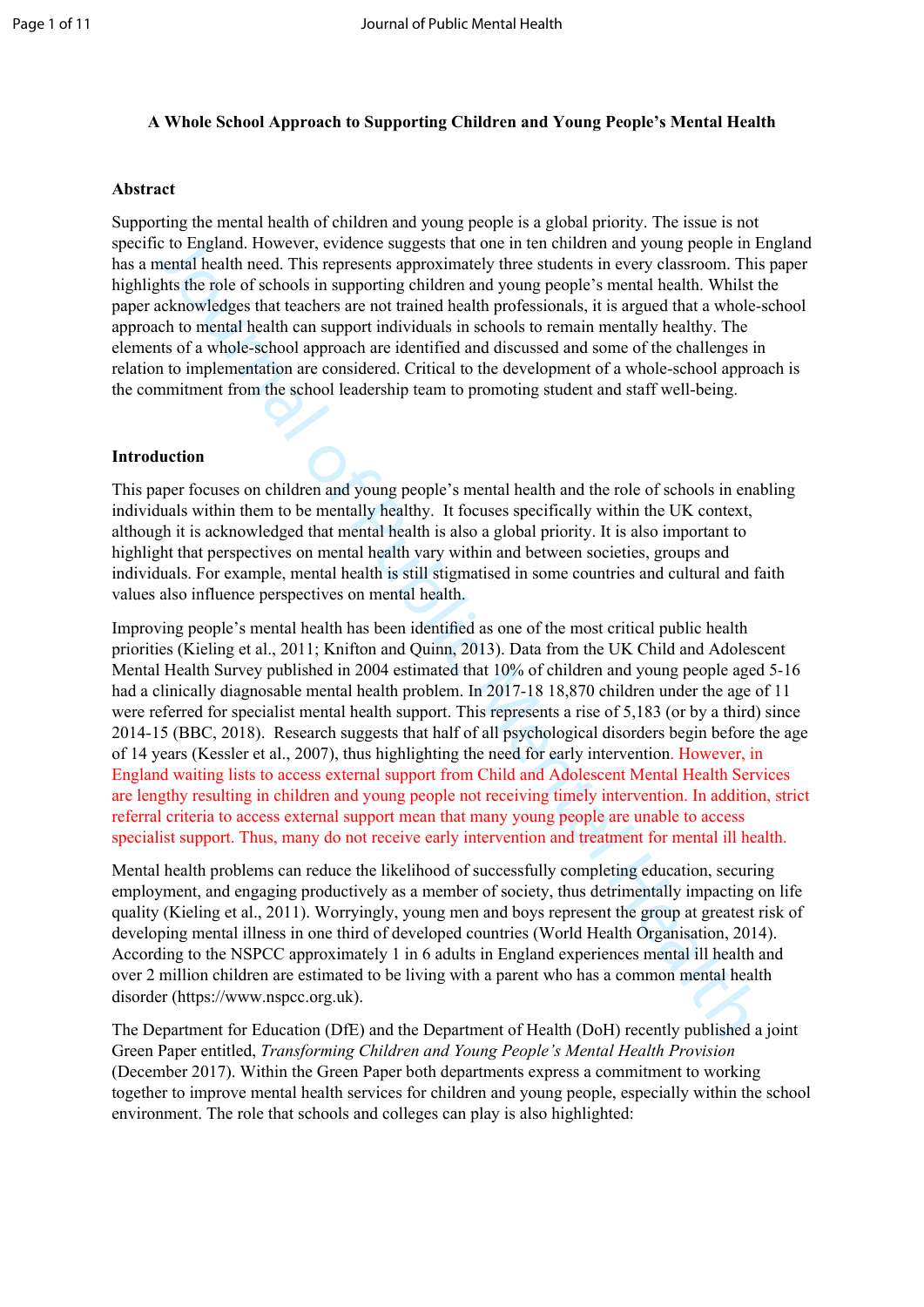There is clear evidence that schools and colleges can, and do, play a vital role in identifying mental health needs at an early stage, referring young people to specialist support and working jointly with others to support young people experiencing problems

## (DfE/DoH, 2017:4).

or, it is not<br>possess that the compose on the supported to more there were also to<br>the dot both the membral in the supported to the there are the supported to the deliver the<br>reputation and schools are reasonably be expect However, it is important to emphasise that teachers are not trained health professionals and cannot be expected to deliver therapeutic interventions. They can be supported to more effectively identify the signs of mental ill health and schools can reasonably be expected to develop whole-school approaches which foster a mentally healthy culture. According to the Green Paper, the two departments '…want to put schools and colleges at the heart of our efforts to intervene early and prevent problems escalating' (DfE/DoH, 2017:3). To help them do this they have committed £1.4 billion over the next five years to young people's mental health. The Green Paper proposes that every school and college should have a Designated Senior Lead who is responsible for leading and managing mental health provision, although the scope and remit of this role is still being decided. Within the Green Paper, there are proposals to introduce Mental Health Support Teams into schools to provide support with identifying needs and providing targeted intervention. Specific risk groups are identified. These include those who are looked after, those who identify as Lesbian, Gay, Bisexual and Transgender (LGBT), those in gangs and those not in education, employment or training (DfE / DoH, 2017). According to the Green Paper 'Children with a persistent mental health problem face unequal chances in life. This is one of the burning injustices of our time' (DfE / DoH, 2017, p.6). It is estimated that 850,000 children and young people experience a mental health need (DfE/DoH, 2017). Currently, access to support is variable across England and, for many, the support comes too late. This can lead to devastating consequences for young people. Additionally, many children and young people do not meet the threshold criteria for a successful referral to Child and Adolescent Mental Health Services and within this context the role of schools in identifying needs early and providing early intervention is critical.

# **What is mental health?**

The World Health Organisation (2014) defines mental health as:

…a state of well-being in which every individual realizes his or her own potential, can cope with the normal stresses of life, can work productively and fruitfully, and is able to make a contribution to her or his community. Health is a state of complete physical, mental and social well-being and not merely the absence of disease or infirmity.

It is important to acknowledge that mental health exists along a continuum which ranges from being mentally healthy to being mentally ill. Thus, mental health is more than the absence of mental illness (Keyes, 2002). The World Health Organization (2013, p. 6) has stressed that 'there is no health without mental health'. Thus, one's mental health is an essential element of being healthy, alongside their physical and social health.

The inter-relationship between physical, social and psychological wellbeing has long been established in the literature, although the relationship between mental health and wellbeing is sometimes unclear. For example, in some studies wellbeing is viewed as a component of mental health (Hanlon & Carlisle, 2013; Huppert, 2005; Keyes, 2005) but in other publications mental health is viewed as a component of overall wellbeing (Lehtinen, Ozamiz, Underwood and Weiss, 2005; World Health Organization, 1946). It is generally accepted that the different components of wellbeing are not mutually exclusive in that they support each other. Common attributes of wellbeing in children and adolescents include self-esteem, subjective wellbeing, quality of life, and psychological resilience (Lubans et al., 2016). Additional attributes may also include confidence and motivation.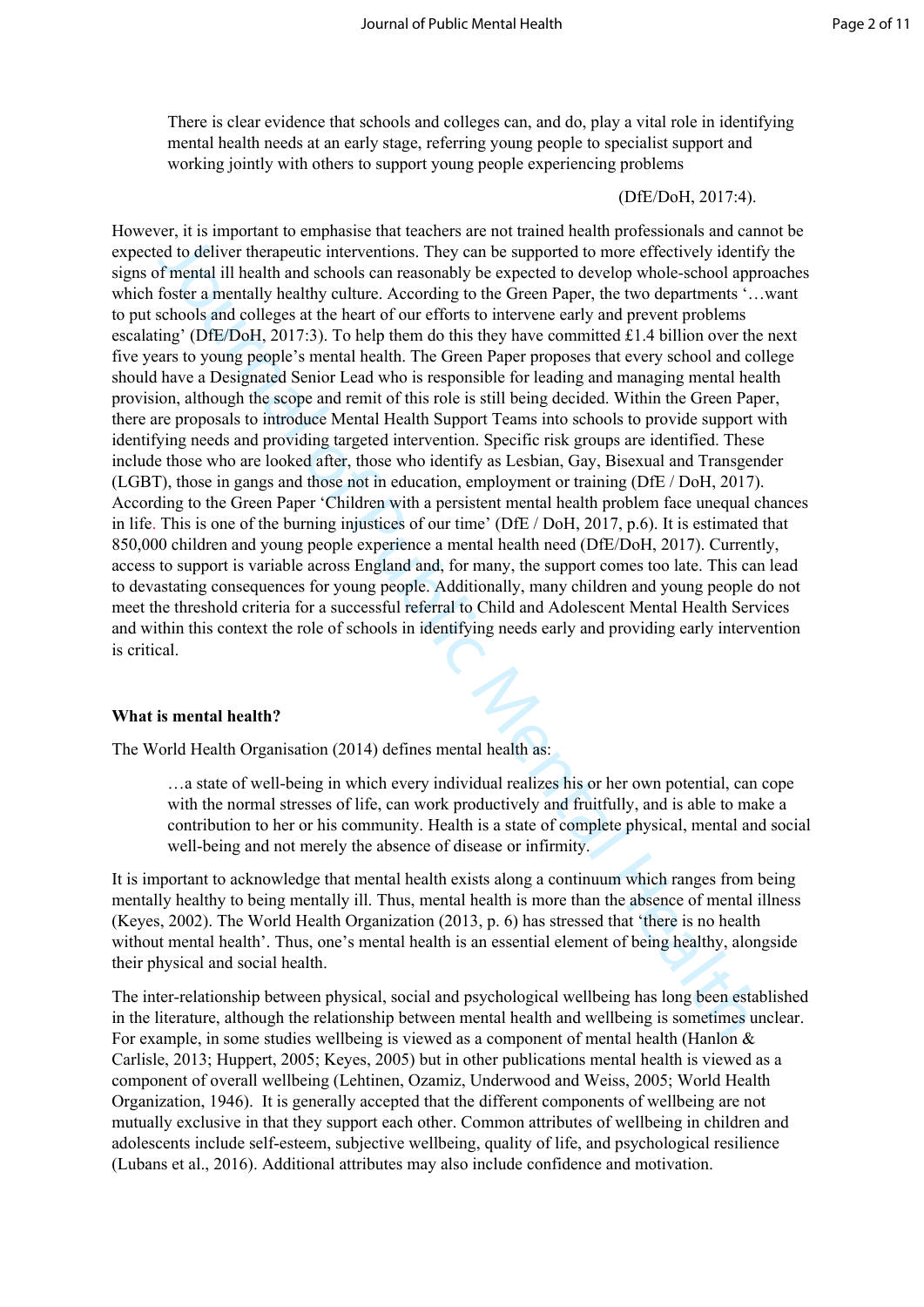# **Risk and protective factors**

The problem is not unique to England, or even the UK and the causes of mental ill health are multifaceted:

A growing body of evidence, mainly from high-income countries, has shown that there is a strong socioeconomic gradient in mental health, with people of lower socioeconomic status having a higher likelihood of developing and experiencing mental health problems. In other words, social inequalities in society are strongly linked to mental health inequalities.

(Mental Health Foundation, 2016: 57)

sions of Commons, 2018). Additional in the development in the protocomologies above solution and the protocomological distributed of developming and experiencing mental health inequalities. Works, social inequalities in so Thus, socio-economic disadvantage acts as a psychosocial stressor and can have a detrimental impact on young people's mental health and wellbeing. It reduces the ability of young people to participate in activities with their peers. It is also associated with worse parental mental health, which is, in turn, a strong risk factor for poor child mental health and wellbeing (Education Policy Institute, 2018). Additionally, adverse childhood experiences, have a known and significant effect on children and young people's mental health. These include trauma, poor attachment, parental alcohol and drug abuse, domestic violence, neglect and abuse (House of Commons, 2018). School factors also play a role. Evidence suggests that young people who are excluded from school or in alternative provision are more likely to have a mental health need than children not in alternative provision (IPPR, 2017). Children in schools are likely to be excluded for persistent disruptive behaviour, physical violence and verbal abuse (IPPR, 2017) but the experience of exclusion can result in the development of mental ill health. High-stakes exams can also have adverse effects on young people's mental health and wellbeing (House of Commons, 2018). Additionally, lack of curriculum choice, particularly in secondary school, can increase stress and reduce self-esteem (House of Commons, 2018). Protective factors such as nurturing, stable family relationships and other social relationships can mitigate against risk factors. Positive relationships with parents, peers and teachers can strengthen resilience to adversity but they might not be sufficient to compensate. Mental ill health is also evident across individuals from a range of social backgrounds.

Common mental health needs in adolescents include anxiety, stress, depression, self-harm, substance misuse, conduct disorders and eating disorders. This is an illustrative rather than exhaustive list. Young people lead very different lives to previous generations and this may account for the apparent increase in young people with mental health needs. For example, many young people now live their lives online. Research suggests that excessive internet use can have a detrimental impact on life satisfaction (OECD, 2016). The Office for National Statistics has also found an association between longer time spent on social media and mental health problems; young people who engage with social networking sites for three or more hours per day experience more symptoms of mental ill health compared to those who spend no time on social networking sites (ONS, 2015). Research suggests that young people who are heavy users of social media are more likely to report poor mental health, including psychological distress (RSPH, 2017) than those who use it less frequently. The relationship between social media use and low body-esteem has been established in the literature (British Youth Council, 2017). Additionally, 70% of young people have experienced cyberbullying and 37% of young people experience it frequently (RSPH, 2017). Whilst social media can facilitate numerous benefits, including the benefits of peer interaction, access to information and advice, it can also facilitate direct exposure to a range of risks, including content which is dangerous and lifethreatening. Examples include exposure to content which promotes self-harm and suicide.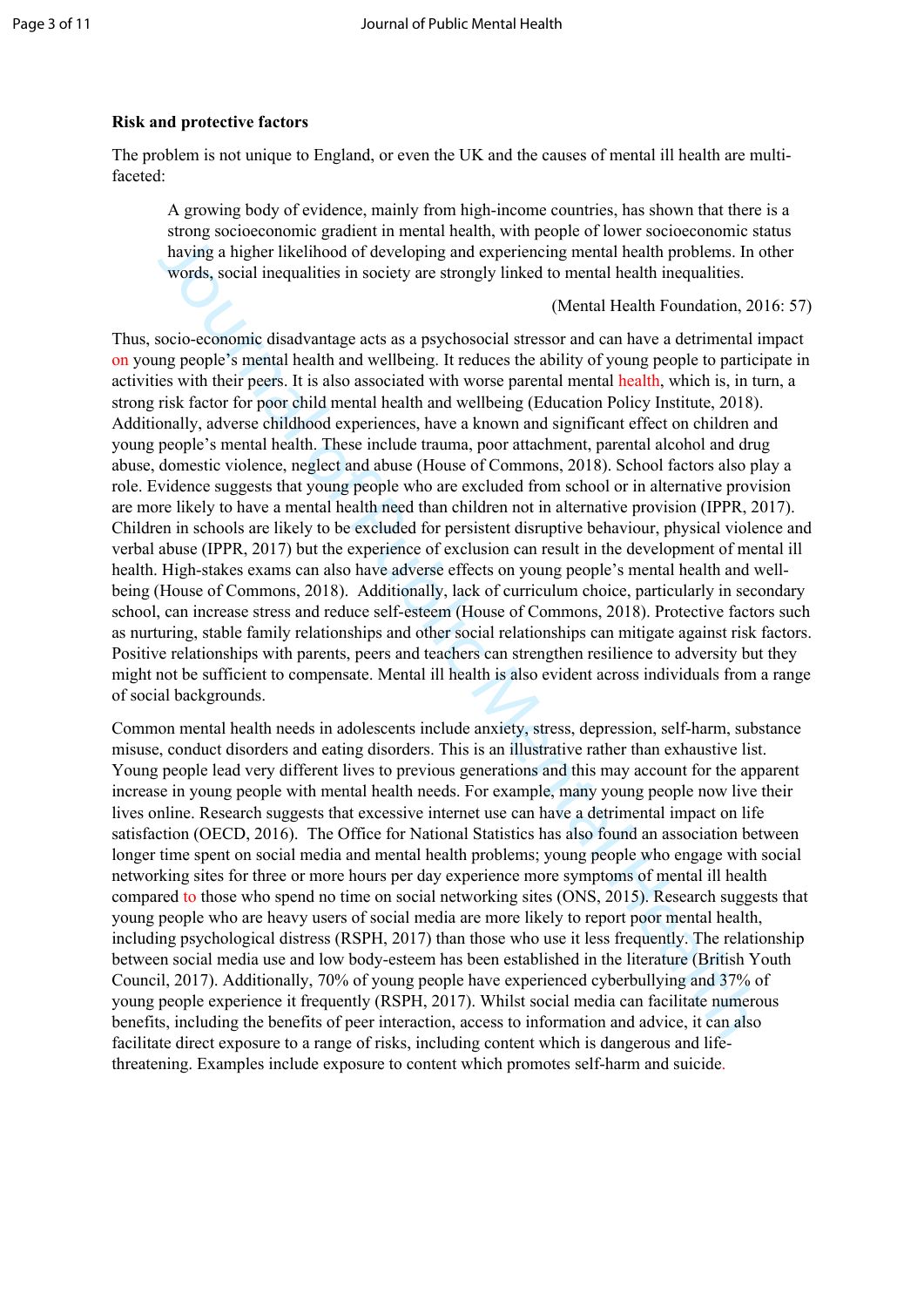## **A whole-school approach to mental health**

A whole-school approach to mental health extends beyond the provision of targeted interventions to support children and young people with mental ill health. It aims to ensure that all members of the school can flourish and be mentally healthy, thus reducing the prevalence of mental ill health and the need for targeted interventions (PHE, 2015). It is proactive rather than reactive and includes aspects such as leadership and management, school culture and ethos, curriculum, student voice, staff training and wellbeing, interventions and referral (PHE, 2015).

A range of approaches have been identified as effective aspects of a whole-school approach to mental health. These include: school leaders who are committed to and prepared to drive forward the mental health agenda; ensuring that staff who work in schools are mentally healthy; providing opportunities for young people to relax, engage in physical activity and extra-curricular activities; building positive relationships with children and young people so they feel confident in talking about how they feel and asking for help; peer mentoring and the provision of school pastoral teams (DfE, 2017).

Critical to a whole-school approach to mental health is the commitment of the school senior leadership team in prioritising the well-being of staff and students. Effective school leaders recognise that there is no tension between focusing on promoting well-being and driving up academic standards (Glazzard, 2018). If staff and students are mentally healthy then they are well-placed to achieve their full potential (Glazzard, 2018). School leadership teams play an important role in establishing a positive school ethos in which students and staff can thrive (DfE, 2017; PHE, 2015). They play a crucial role in developing policies to underpin practices and in establishing universal approaches to identifying mental health needs. They also play an essential role in establishing approaches for working in partnership with students, parents and external agencies. Investment in staff development is also critical so that staff understand how to recognise the signs and symptoms of mental ill health in students.

I leadership and management, school culture and ethos, curriculum, student voice, staff in leadership and management, school any endemotive and a effective aspects of a whole-school approach to these ineluctive show that t A positive school culture is critical to a whole-school approach to mental health. Research demonstrates that the physical, social and emotional environment in the school impacts on young people's physical, emotional and mental health and wellbeing as well as impacting on academic attainment (Jamal et al., 2013). In addition, research suggests that relationships between staff and students, and between students, are critical in promoting student wellbeing and in helping to engender a sense of belonging to the school (Calear, 2010). An essential element of a whole-school approach is the commitment of the school senior leadership team in promoting the development of a positive school culture which facilitates a sense of belonging and connectedness. Whole-school behaviour policies which promote internal exclusion and/or isolation are not effective in supporting students to develop a sense of belonging and are damaging to students' mental health. In addition, behaviour policies which focus on sanctions rather than developing in students a positive sense of self are unlikely to be effective in promoting student well-being.

Providing students with opportunities to learn about mental health within the curriculum is central to the whole-school approach. This will help to de-stigmatise mental health and enable them to develop mental health literacy. It will help them to recognise the signs of mental ill health in themselves and others and enable them to understand how to support others and where to go to access advice. A carefully designed mental health curriculum should also enable students to develop resilience and learn strategies for managing stress and anxiety. The personal, social and emotional (PSE) curriculum in the school can impact positively on young people's health and wellbeing as well as providing them with the skills they need (Durlak et al., 2014; Goodman et al., 2015). An essential element of a wholeschool approach to mental health is the development of a curriculum which provides children and young people with knowledge of mental health in order to improve their mental health literacy. The term mental health literacy was first introduced in 1997 by Jorm et al and is defined as 'knowledge and beliefs about mental disorders which aid their recognition, management and prevention' (Jorm, et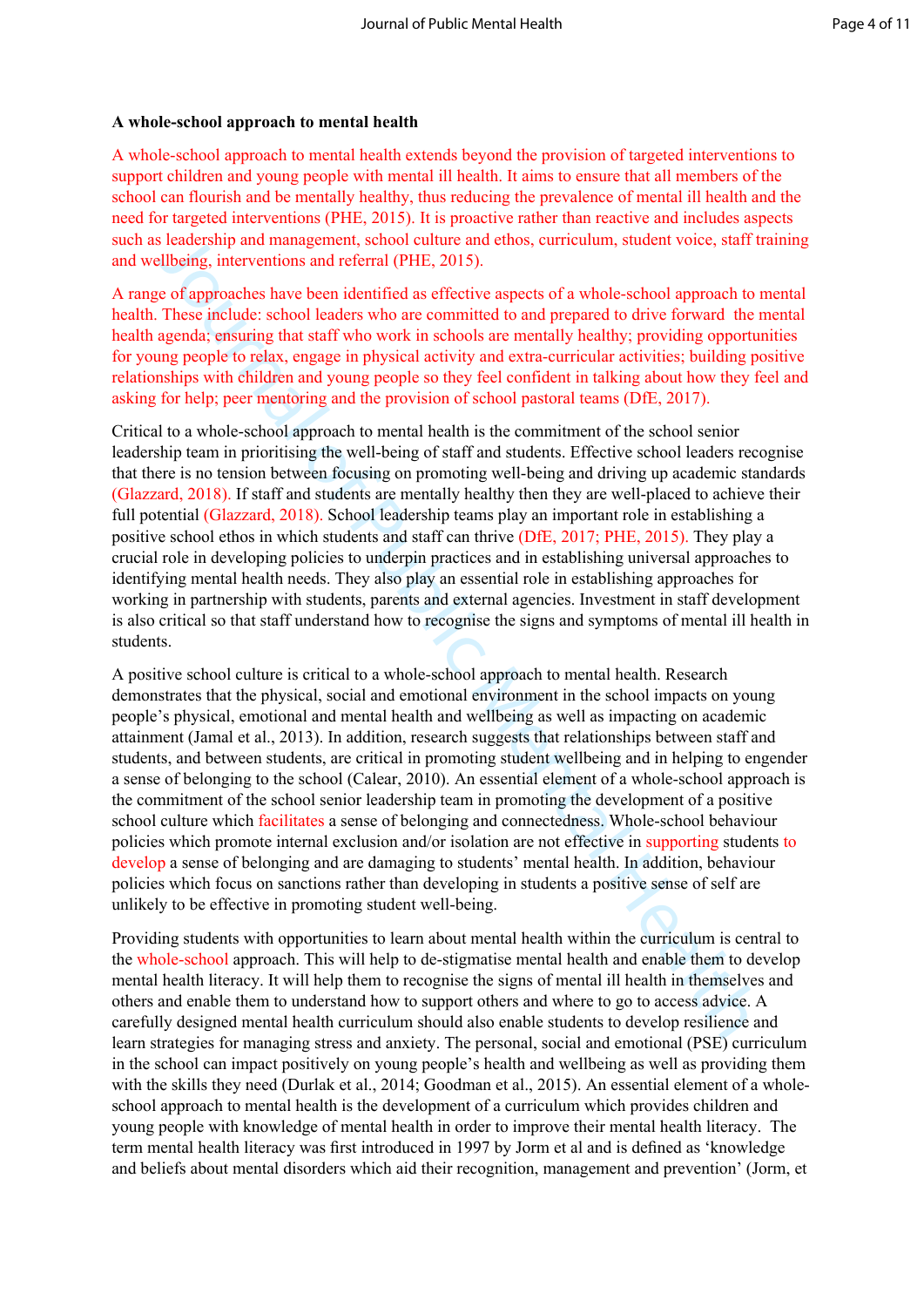al, 1997). It is known that young people in particular have low levels of mental health literacy i.e. they have difficulties in identifying mental disorders and their underlying causes, risk factors, and associated protective factors, and can develop incorrect beliefs about the effectiveness of therapeutic interventions (Jorm et al, 2006; Kelly et al, 2007). Additionally, the stigma associated with mental health problems becomes apparent to people at an early age (Campos et al, 2018). However, research suggests that the attitudes of young people can be changed more easily than those of adults (Corrigan and Watson, 2007) and therefore schools can play a critical role in improving young people's mental health literacy through the introduction of curriculum programmes which are specifically designed to develop young people's knowledge about mental health and shape the development of positive attitudes towards it, thus reducing stigma. Research has demonstrated that young women have higher levels of mental health literacy than boys (Martínez-Zambrano et al, 2013). This could be because girls may be more willing to engage in help-seeking behaviours such as seeking advice in relation to their mental health. This highlights the need for boys to access mental health literacy programmes. We have recently conducted research with Cambridge United Community Trust on an intervention which was designed to promote students' mental health literacy through a 6-week mental health curriculum delivered by sports coaches and footballers. The programme led to statistically significant improvements in students' mental health literacy.

In addition to providing a mental health curriculum schools should aim to provide students with a broad and rich curriculum with opportunities for curriculum choice in secondary education. This will ensure that students are able to develop their skills and knowledge in subjects that they are interested in and can experience success. An example might include opportunities for some students to learn vocational subjects, particularly if they are struggling with the traditional academic curriculum. Additionally, opportunities for discussing mental health should be integrated throughout the curriculum, particularly in the secondary phase, so that students begin to recognise that mental health is not just restricted to personal and social education lessons.

ation, 2007) and therefore schools can play a critical role in improving young people's interacty through the introduction of curricular programmes which are specifically designed to the modulation of curricular programmes Identification of needs in schools is often unsystematic and relies on children and young people demonstrating symptoms. The students who are identified often demonstrate visible signs of mental ill health or they make a declaration of mental ill health. Students who demonstrate sudden changes in their behaviour, mood, attendance or academic profile may also become visible. However, many young people are skilled in hiding mental ill health for a variety of reasons, including shame. Delays in identifying and meeting emotional and mental health needs can have detrimental effects on all aspects of children and young people's lives, including their chances of reaching their potential and leading happy and healthy lives as adults (Children & Young People's Mental Health Coalition, 2012). Effective universal systems for identification of needs ensure that no student falls under the radar. We are starting to see innovation in this area in schools, with some schools adopting software packages to systematically track student' wellbeing over time. This enables senior school leaders to identify patterns and can provide information about where to target resources. Once mental health needs are identified schools should provide targeted support and develop systematic approaches for measuring the effectiveness of interventions. Other approaches to universal identification include focused conversations with each student about their own well-being at the start of each academic year or term.

Student wellbeing must be central to the school's vision and values and there should be clear policy which states how each of the elements of the whole-school approach will be enacted in practice. The learning environment should promote positive messages about mental health through displays and the leadership team should commit to a financial investment for staff training and resources to support the mental health curriculum. Investment in pastoral provision, school counselling and other services will provide an infrastructure which underpins the mental health provision. The leadership team should promote staff wellbeing in addition to student wellbeing and the development of positive relationships between pupils, staff and staff and pupils is central to the whole-school approach. However, it is critical that initiatives which promote staff well-being do not result in additional time pressures for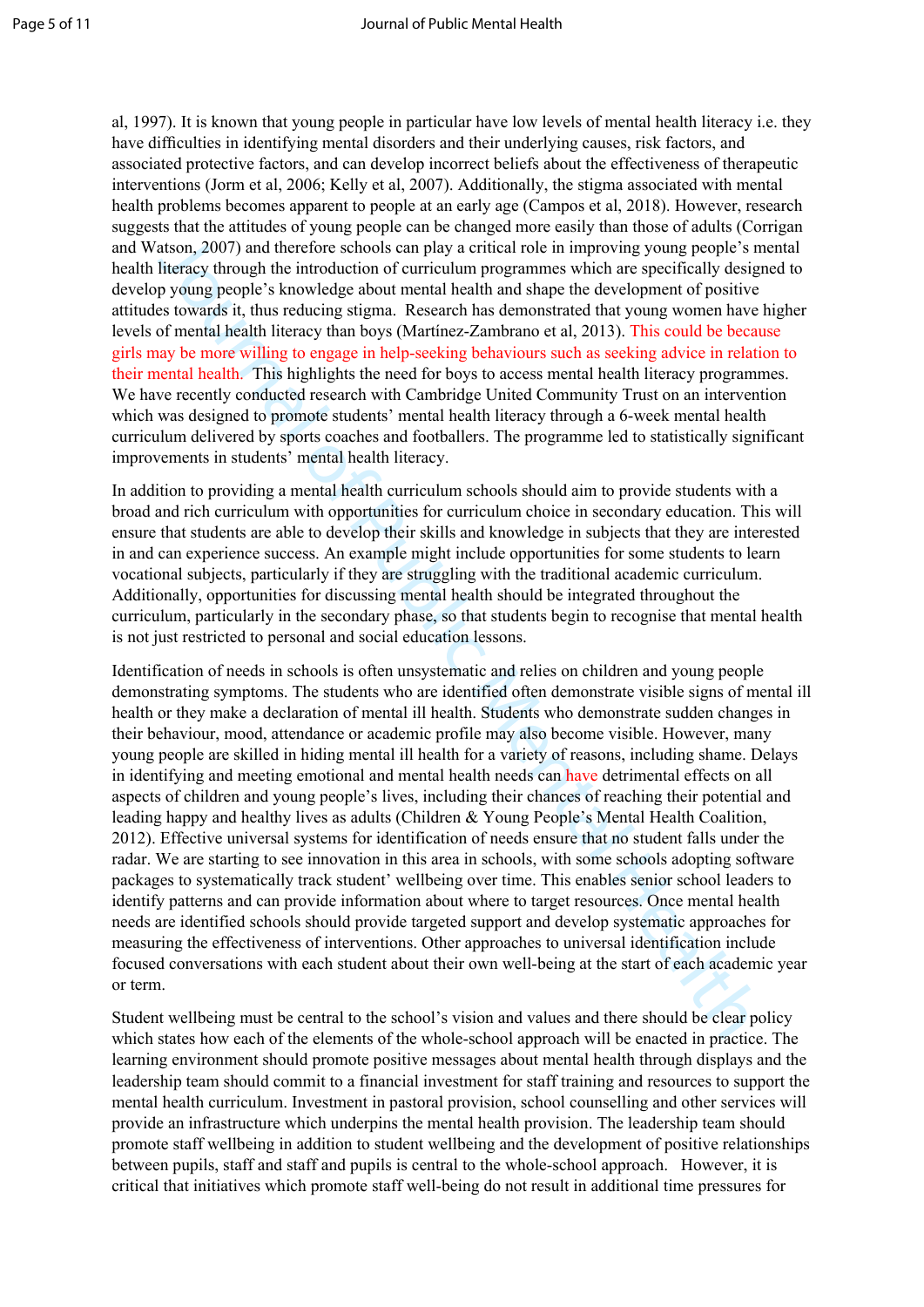staff who participate in these activities. Effective approaches to promoting staff well-being go beyond the provision of relaxation techniques and initiatives to reduce workload. For staff to thrive they need to feel trusted and empowered. They need to be given agency. Mechanisms which support accountability, such as learning walks, lesson observations, book scrutiny, student progress meetings and so on should be implemented in a measured way so that they do not place an excessive burden on staff. The use of supervision for staff may be a useful approach to provide them with impartial and informal advice about their practice and the development of a coaching culture may be particularly supportive.

al whyiee about their practice and the development of a coaching culture may be particulated<br>into al whyiee Boott their practice and the development of a coaching culture may be particulated<br>into the public Health England According to Public Health England (2015) 'Involving students in decisions that impact on them can benefit their emotional health and wellbeing by helping them to feel part of the school and wider community and to have some control over their lives' (p.14). Working in partnership with students is fundamental to a whole-school approach to mental health. Students who experience mental ill health should be given opportunities to set their own targets and review their own progress. In some schools, innovation in this area is already taking place through the development of student mental health ambassadors or champions and student wellbeing teams. We are also aware of several schools that have implemented student-led mental health conferences. In mentally healthy schools, students are consulted about the introduction of policies which may have an impact on their wellbeing. Peer mentoring schemes can provide informal support networks to young people who prefer to speak to another young person rather than to an adult. However, research on the effectiveness of peer mentoring is inconclusive, largely because a wide range of models exist, which are operationalised differently, and programmes are established to measure a variety of outcomes (Coleman et al., 2017). Programmes of peer support can range from one-to-one, group and online support. There is some evidence which points to its effectiveness (Smith and Petosa, 2016) although there is need for more research in this area. We have recently conducted research on the role of peer mentoring in physical activity for students with mental health needs. The intervention was effective leading to improvements in levels of physical activity, social confidence and ability to form relationships.

All staff in school should be provided with training on how to identify and support pupils with mental health needs. A strategic and financial commitment to professional development in mental health is essential so that education staff are empowered to support students. Mental health is everyone's business within a school and staff need to be supported not only to identify the signs of mental ill health but also to recognise how their interactions with students and colleagues can impact on mental health in both positive and detrimental ways.

Parents, carers and the wider family play an important role in influencing children and young people's emotional health and wellbeing (Stewart-Brown, 2006). Parents of children and young people with mental health needs may also have mental health needs and these needs can result in mental ill health in their children. Additionally, some parents may exert pressure on their child to succeed academically which can subsequently result in the child experiencing stress and anxiety. Parents may need support and guidance to manage their own mental health and schools can play an important role in signposting them to appropriate external services. Additionally, parents of children with mental health needs may not know how to identify the signs of mental ill health or how to support their child whilst they are experiencing mental ill health. A whole-school approach to mental health places emphasis on educating parents as well as educating students and workshops for parents on themes such as promoting their child's wellbeing can be extremely beneficial.

Whilst the whole-school approach offers a significant opportunity for schools to respond proactively rather than reactively to mental ill health through the creation of mentally healthy schools, school practice is often guided by school inspection frameworks. The Office for Standards in Education (OFSTED) is the inspection body for schools in England. At the time of this publication OFSTED has recently published its new draft inspection framework for schools (OFSTED, 2019). It is disappointing that the draft proposals for assessing leadership and management of the school do not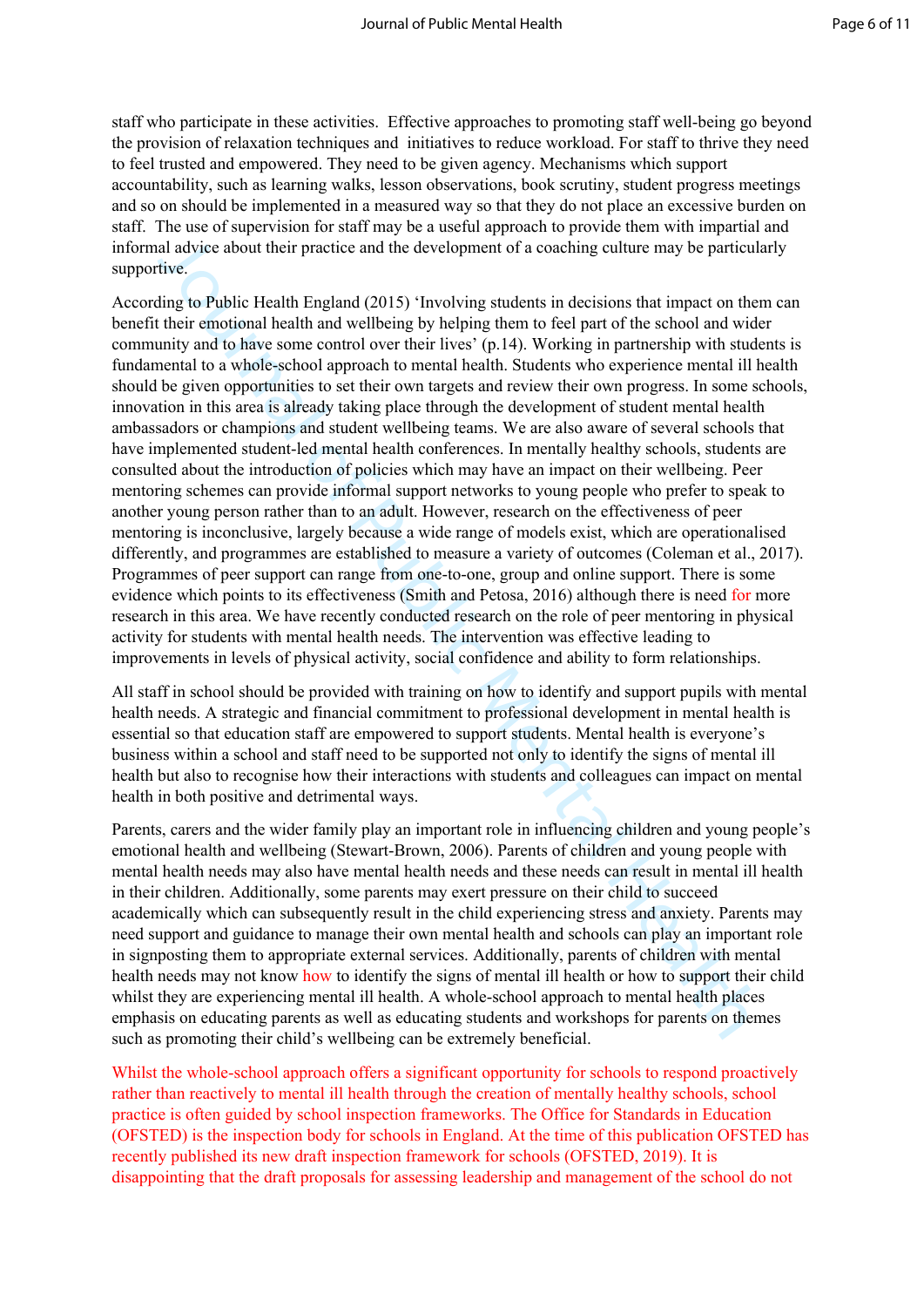make any reference to mental health. Instead, teaching children and young people to be mentally and physically healthy through the curriculum forms part of the judgement on personal development. However, the provision of a mental health curriculum is only one aspect of the whole school approach. By omitting mental health as a crucial aspect of leadership and management there is a danger that schools will not address more strategic aspects of mental health provision, such as approaches to universal screening and partnership working with students, parents and external agencies.

The focus on raising academic standards in schools can result in mental health provision being neglected. Sadly, within culture of performativity maximising academic attainment is the key priority for schools. Thus, school leaders may feel torn between focusing on 'hard' and 'soft' outcomes for students. Ironically, the emphasis on raising academic achievement can result in young people developing mental ill health. If schools invest in mental health provision this will not only drive up academic standards, it will also improve students' overall life chances. Financial constraints to school budgets can also result in essential services such as school counselling and pastoral care being reduced or completely eradicated. However, prioritising these essential services will increase students' chances of completing their education successfully and therefore investment in these services is crucial. At a time when it is becoming increasingly difficult for schools to successfully refer children and young people to external mental health services, due to lengthy waiting lists and strict referral criteria, increasing government financial investment in school-based services is essential so that schools have the capacity to support the mental health needs of their students.

#### **Conclusion**

es.<br>
Sometimes can alsing academic standards in schools can result in mental health provision being<br>
cust GM sady, within culture of performativity maximising academic tutaiment is the key public<br>
teld. Stady, within cultu This article has outlined the policy context in the UK in relation to children and young people's mental health. It has addressed the risk and protective factors which can cause or mitigate against mental ill health and it has outlined the elements of a whole-school approach to mental health. Schools should be places where students can live mentally healthy lives. Schools cannot control what happens to students outside of the school environment, but they can create mentally healthy environments which enable students to thrive and be resilient to the challenges they face. The commitment or 'buy-in' from the senior school leadership team is critical to developing effective whole-school mental health provision. Effective school leaders recognise that students need to be mentally healthy to succeed academically. They recognise that there are no tensions between the drive to improve student wellbeing and the drive to raise academic standards and they understand that the focus on wellbeing or mental health is the first priority. If students are mentally healthy they are happy, confident, have a positive self-concept and are motivated. These attributes are positively correlated with student attainment. Schools which offer targeted support for individual students but also adopt universal approaches to mental health for all students are well-placed to address the mental health challenges which young people face.

Embedding a whole-school approach to mental health offers the potential to re-shape the identity of the school through prioritising the values of care, respect and empathy above the need to accelerate academic standards. The whole-school approach offers a real opportunity to create emotionally intelligent schools. Schools should develop a mental health curriculum through which children and young people can learn to recognise mental ill health in themselves and others and strategies to regulate their own emotions. Schools also play a critical role in teaching students about the role of physical activity and social connectivity in mitigating mental ill health. Developing the capacities of staff who work in schools to identify the signs and symptoms of mental ill health through high quality professional development is essential so that the needs of children and young people can be identified and addressed before they worsen. Schools play a crucial role in de-stigmatising mental health by creating a culture which enables children and young people to feel confident in talking about how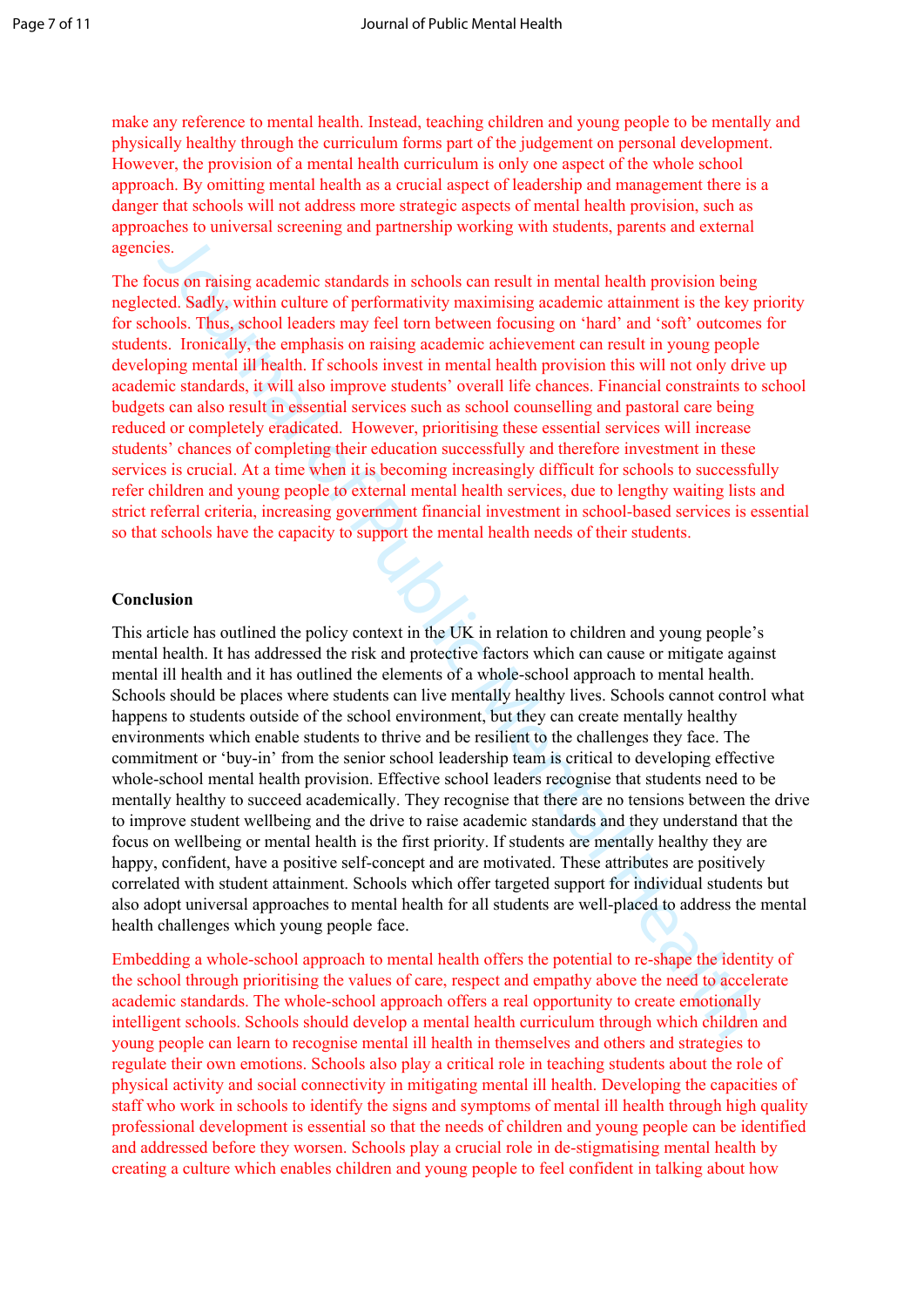they feel. Normalising mental health through raising its profile in school will contribute to the development of a positive school culture which promotes a climate of openness, empathy and respect.

## **References**

Ahmed, M. D., King, W., Ho, Y., Zazed, K., Van Niekerk, R. Jong-Young Lee, L. (2016) The adolescent age transition and the impact of physical activity on perceptions of success, self-esteem and well-being, Journal of Physical Education and Sport (JPES), 16(3), Art 124, pp.776 – 784.

BBC (14<sup>th</sup> May 2018) Sharp rise under-11s referred for mental health help, by Hannah Richardson, <http://www.bbc.co.uk/news/education-44083625>[accessed 16.06.18].

1. M. D., King, W., Ho, Y., Zazed, K., Van Wiekerk, R., Jone Young 1 e.c., (2011)<br>
A. M. D., King, W., Ho, Y., Zazed, K., Van Wiekerk, R., Jone Young 1 e.c., (2011)<br>
Elelhog, Journal of Physical Fiducation and Sport (IPF: Breslin, G., Fitzpatrick, B., Brennan, D., Shannon, S., Rafferty, R., O'Brien, W., Belton, S., Chambers, F., Haughey, T., McCullagh, D., Gormley, R., & Hanna, D. (2016), Physical activity and wellbeing of 8-9 year old children from social disadvantage: An all-Ireland approach to health, Mental Health and Physical Activity, 13 9-14.

Campos, L., Dias, P., Duarte, A., Veiga, E., Camila Dias, C and Palh, F. (2013), Is It Possible to "Find Space for Mental Health" in Young People? Effectiveness of a School-Based Mental Health Literacy Promotion Program, International Journal of Environmental Research and Public Health, 15, 1426, 1- 12.

Calear , A L and Christensen , H ( 2010 ) Systematic Review of School- based Prevention and Early Intervention Programs for Depression . Journal of Adolescence, 33 ( 3 ): 429 – 38 .

Children and Young People's Mental Health Coalition (2012 ) Resilience and Results: How to Improve the Emotional and Mental Wellbeing of Children and Young People in Your School . London: Children and Young People's Mental Health Coalition .

Coleman, N., Sykes, W., and Groom, C. (2017), Peer support and children and young people's mental health: Research review, Department for Education.

Corrigan, P.; Watson, A. (2007), How children stigmatize people with mental illness. Int. J. Soc. Psychiatry, 53, 526–546.

Coyle, M., Gorczynski, P., & Gibson, K. (2017). "You have to be mental to jump off a board any way": Elite divers' conceptualizations and perceptions of mental health. Psychology of Sport and Exercise, 29, 10-18.

DfE/DoH (December 2017) Transforming Children and Young People's Mental Health Provision: a Green Paper, Crown Copyright,

[https://assets.publishing.service.gov.uk/government/uploads/system/uploads/attachment\\_data/file/664](https://assets.publishing.service.gov.uk/government/uploads/system/uploads/attachment_data/file/664855/Transforming_children_and_young_people_s_mental_health_provision.pdf) 855/Transforming\_children\_and\_young\_people\_s\_mental\_health\_provision.pdf [accessed 11.06.18].

Durlak , J A , Weissberg , R , Dymnicki , A , Taylor , R and Schellinger K ( 2014 ) The Impact of Enhancing Students' Social and Emotional Learning: A Meta- analysis of School- based Universal Interventions . Child Development,  $82$  (1):  $405 - 32$ 

Education Policy Institute (2018), Written evidence from the Education Policy Institute, SGP0007.

DfE (2017), *Developing a whole organisational approach*, DfE.

Fraser-Thomas, J., & Côté, J. (2009). Understanding adolescents' positive and negative developmental experiences in sport. *The Sport Psychologist*, 23(1), 3–23.

Glazzard, J. (2018) The Role of Schools in Supporting Children and Young People's Mental Health. *Education and Health*, 36 (3), 83-88.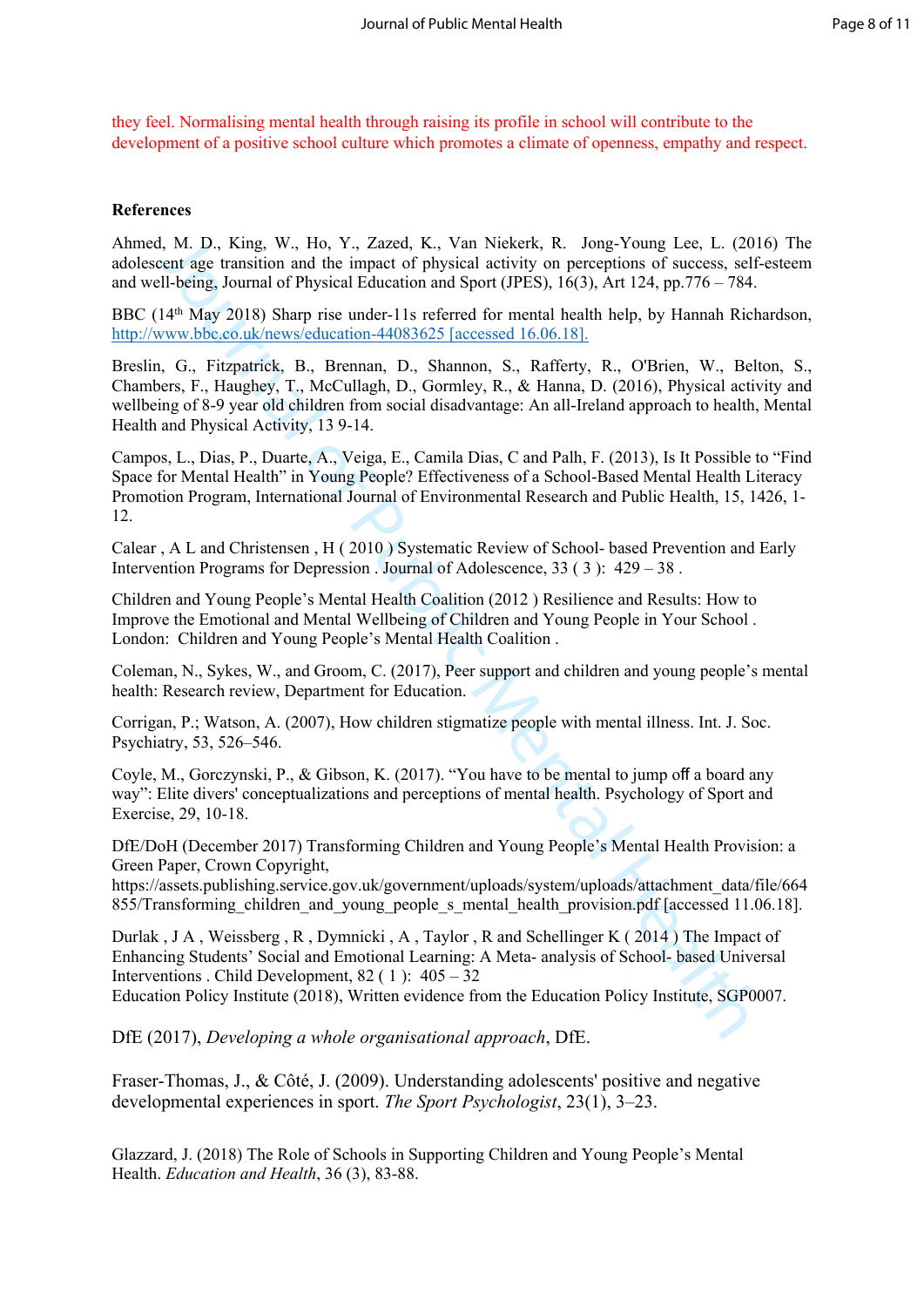Goodman , A , Joshi , H , Nasim B and Tyler C ( 2015 ) *Social and Emotional Skills in Childhood and Their Long- term Effects on Adult Life* . London : UCL .

Hanlon, P., and Carlisle, S. (2013). Positive mental health and wellbeing: Connecting individual, social and global levels of wellbeing. In L. Knifton, & N. Quinn (Eds.). Public mental health: Global perspectives (pp. 3–11). Berkshire, UK: McGraw Hill.

Holt, N. (2016). Positive youth development through sport (2nd ed.). London: Routledge.

House of Commons (2018) The Government's Green Paper on mental health: failing a generation, House of Commons Education and Health and Social Care Committees.

Huppert, F. A. (2005). Positive mental health in individuals and populations. In F. A. Huppert, N. Baylis, & B. Keverne (Eds.). The science of well-being (pp. 307–340). Oxford, UK: Oxford University Press.

Hyndman, B., Benson, A. C., Lester, L., and Telford, A. (2017) Is there a relationship between primary school children's enjoyment of recess physical activities and health-related quality of life? A cross-sectional exploratory study, Health Promotion Journal of Australia, 28, 37–43.

Institute for Public Policy Research (IPPR), 2017, Making the Difference: Breaking the Link Between School Exclusion and Social Exclusion, IPPR.

Jamal , F , Fletcher , A , Harden , A , Wells , H , Thomas , J and Bonell , C ( 2013 ) The School Environment and Student Health: A Systematic Review and Meta- Ethnography of Qualitative Research . BMC Public Health,  $13(798): 1-11$ .

Jorm, A.; Korten, A.; Jacomb, P.; Christensen, H.; Rodgers, B.; Pollitt, P. (1997), "Mental health literacy": A survey of the public's ability to recognise mental disorders and their beliefs about the effectiveness of treatment. Med. J. Aust., 166, 182–186.

Jorm, A.F.; Barney, L.J.; Christensen, H.; Highet, N.J.; Kelly, C.M.; Kitchener, B.A. (2006) Research on mental health literacy: What we know and what we still need to know. Aust. N. Z. J.Psychiatry, 40,  $3 - 5$ .

Kelly, C.M.; Jorm, A.F.; Wright, A. (2007), Improving mental health literacy as a strategy to facilitate early intervention for mental disorders. Med. J. Aust., 187, 26–30.

S. (2016). Positive youth development through sport (2nd ed.). London: Routledge.<br>
of Commons (2018): The Government'S Green Paper on mental health! failing a generation of Commons Education and Health in individuals and Kessler, R. C., Angermeyer, M., Anthony, J. C., De Graaf, R. O. N., Demyttenaere, K., Gasquet, I., ... Kawakami, N. (2007). Lifetime prevalence and age-of-onset distributions of mental disorders in the World Health Organization's World Mental Health Survey Initiative. World Psychiatry, 6(3), 168– 176.

Keyes, C. L. M. (2002). The mental health continuum: From languishing to flourishing in life. Journal of Health and Social Behavior, 43, 207–222.

Keyes, C. L. M. (2005). Mental illness and/or mental health? Investigating axioms of the complete state model of health. Journal of Consulting and Clinical Psychology, 73(3), 539–548.

Kieling, C., Baker-Henningham, H., Belfer, M., Conti, G., Ertem, I., Omigbodun, O., ... Rahman, A. (2011). Child and adolescent mental health worldwide: Evidence for action. The Lancet, 378, 1515– 1525.

Knifton, L., and Quinn, N. (2013). Public mental health: Global perspectives. Berkshire, UK: McGraw Hill.

Lehtinen, V., Ozamiz, A., Underwood, L., and Weiss, M. (2005). The intrinsic value of mental health. In H. Herrman, S. Saxena, & R. Moodie (Eds.). Promoting mental health: Concepts, emerging evidence, practice (pp. 46–58). Geneva, Switzerland: World Health Organization Press.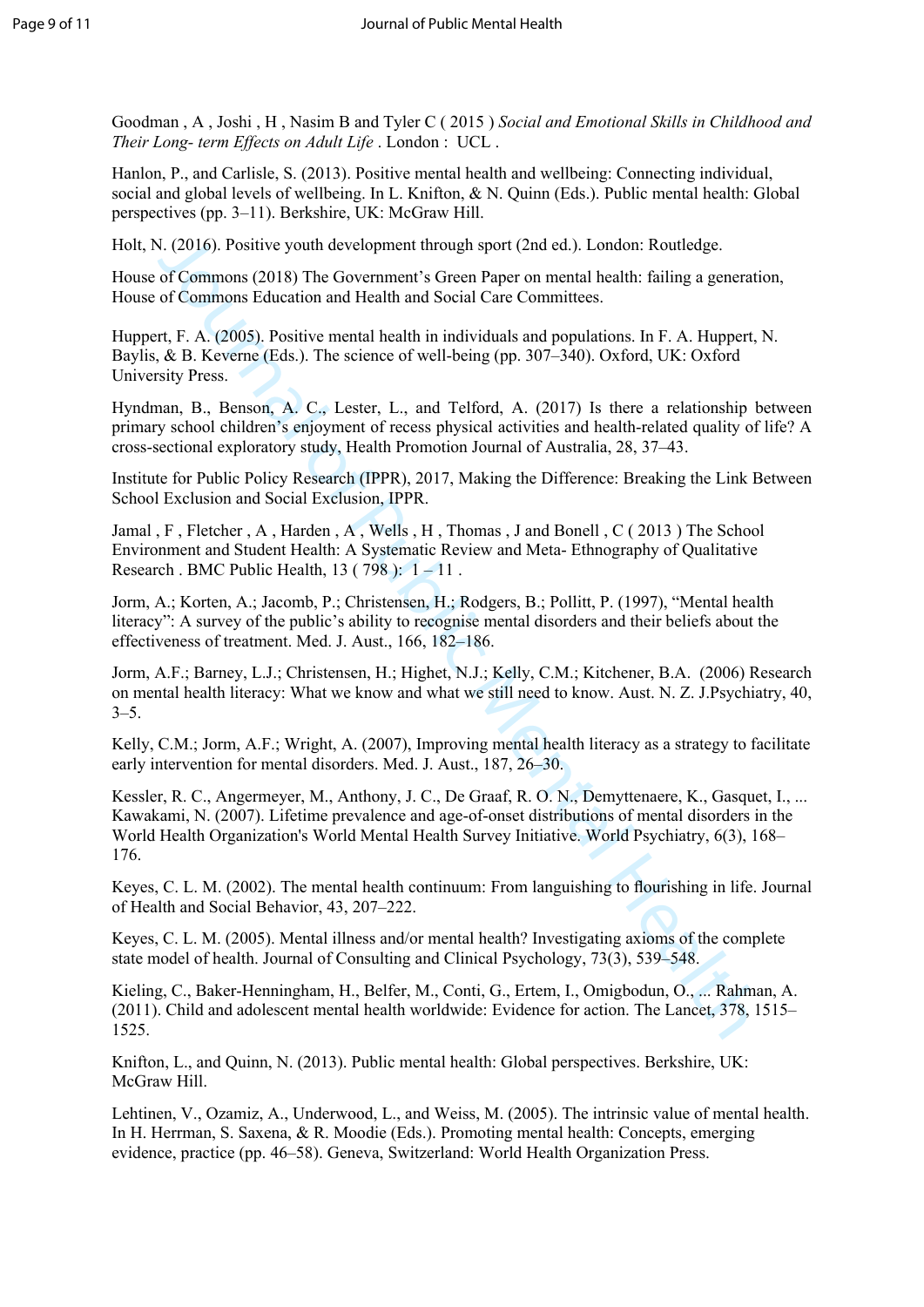Lubans, D., Richards, J., Hillman, C., Faulkner, G., Beauchamp, M., Nilsson, M., ... Biddle, S. (2016). Physical activity for cognitive and mental health in youth: A systematic review of mechanisms. Pediatrics, e20161642.

Martínez-Zambrano, F.; García-Morales, E.; García-Franco, M.; Miguel, J.; Villellas, R.; Pascual, G.; Arenas, O.; Ochoa, S. (2013), Intervention for reducing stigma: Assessing the influence of gender and knowledge. World J. Psychiatry, 3, 18–24.

McMahon, E., Corcoran, P.,and O'Regan, G., et al (2017) Physical activity in European adolescents and associations with anxiety, depression and well-being, European Child & Adolescent Psychiatry, 26 (1): 111-122.

Mental Health Foundation (MHF). (2016). Fundamental Facts About Mental Health 2016. Mental Health Foundation: London.

OECD (2016), PISA 2015 Results Students' Well-being, Volume 111 [http://www.oecd.org/edu/pisa-](http://www.oecd.org/edu/pisa-2015-results-volume-iii9789264273856-en.htm)2015-results-volume-iii9789264273856-en.htm

Office for Standards in Education (Ofsted) (2019), *The Education Inspection Framework*, Ofsted.

Office for National Statistics (ONS) (2015), Measuring National Well-being: Insights into children's mental health and well-being. [Accessed April

18] https://www.ons.gov.uk/peoplepopulationandcommunity/wellbeing/articles/measuringnationalwel [lbeing/2015-10-20.](https://www.ons.gov.uk/peoplepopulationandcommunity/wellbeing/articles/measuringnationalwellbeing/2015-10-20)

Public Health England (PHE) (2015 ) Promoting Children and Young People's Emotional Health and Wellbeing: A Whole School and College Approach . London: PHE .

Royal Society for Public Health (RSPH) (2017), #StatusOfMind Social media and young people's mental health and wellbeing, Royal Society for Public Health.

Smith, L.H., and Petosa, R.L. (2016), A Structured Peer-Mentoring Method for Physical Activity Behavior Change Among Adolescents, The Journal of School Nursing, 2016, Vol. 32(5) 315-323.

Stewart- Brown , S ( 2006 ) What is the Evidence on School Health Promotion in Improving Health or Preventing Disease and, Specifi cally, What is the Effectiveness of the Health Promoting schools Approach? Copenhagen : WHO Regional Offi ce for Europe .

Swann, C., Telentac, J., Draperc, G., Liddlea, S., Fogartyd, A., Hurleya, D., Vellaa, S., (2015), Youth sport as a context for supporting mental health: Adolescent male perspectives, Psychology of Sport & Exercise 35, 55–64

ego. word. T syemany, 3, 16-24.<br>In the Telection T. However, 10, the and CRegan, G., et al. (2017) Physical activity in European adolsociations with anxiety, depression and well-being, European Child & Adolsecent Psycolati World Health Organisation (WHO), (2014), Mental Health: a state of well-being, http://www.who.int/features/factfiles/mental\_health/en/ [accessed 08.08.18]. World Health Organization (1946). Constitution of the world health organization. [Retrieved from http://www.who.int/governance/eb/who\_constitution\_en.pdf].

World Health Organization (2013). Mental health action plan 2013–2020. Geneva, Switzerland: Author.

Yun Wu, X., Hui Han, L., Zhang, J. H., Luo, S., Hu, J. W. & Sun, K. (2017) The influence of physical activity, sedentary behaviour on health-related quality of life among the general population of children and adolescents: A systematic review, PLoS ONE 12 (11): e0187668; November 9<sup>th</sup>, 2017. [https://doi.org/10.1371/journal. pone.0187668](https://doi.org/10.1371/journal.%20pone.0187668)